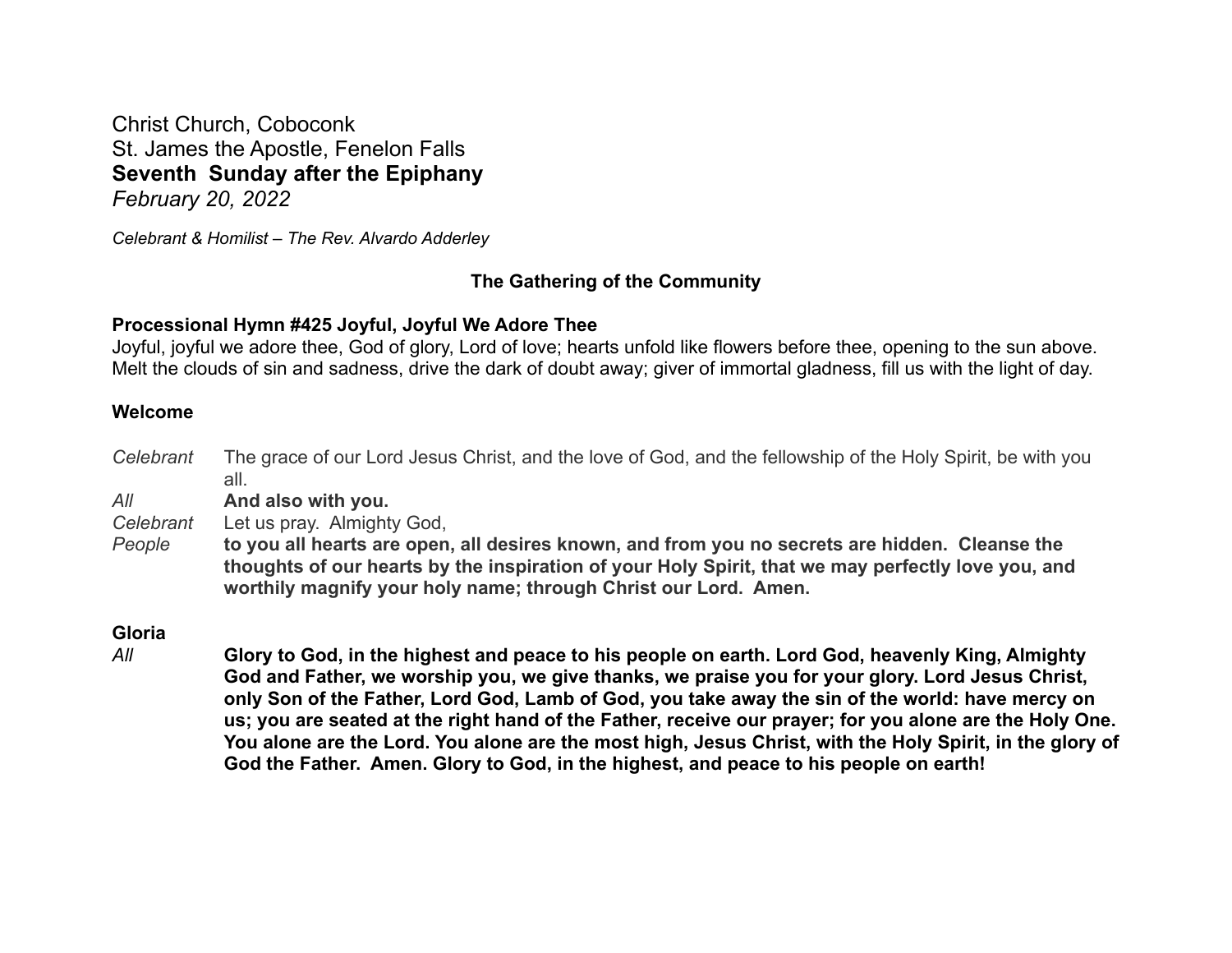### **The Collect of the Day**

*Celebrant* Almighty God, your Son revealed in signs and miracles the wonder of your saving love. Renew your people with your heavenly grace, and in all our weakness sustain us by your mighty power; through Jesus Christ our Lord, who is alive and reigns with you and the Holy Spirit, one God, now and for ever. **Amen.**

### **The Proclamation of the Word**

# **The First Reading**

*Reader* A reading from the Book of Genesis (45:3-11,15)

Joseph said to his brothers, "I am Joseph. Is my father still alive?" But his brothers could not answer him, so dismayed were they at his presence. Then Joseph said to his brothers, "Come closer to me." And they came closer. He said, "I am your brother, Joseph, whom you sold into Egypt. And now do not be distressed, or angry with yourselves, because you sold me here; for God sent me before you to preserve life. For the famine has been in the land these two years; and there are five more years in which there will be neither plowing nor harvest. God sent me before you to preserve for you a remnant on earth, and to keep alive for you many survivors. So it was not you who sent me here, but God; he has made me a father to Pharaoh, and lord of all his house and ruler over all the land of Egypt. Hurry and go up to my father and say to him, 'Thus says your son Joseph, God has made me lord of all Egypt; come down to me, do not delay. You shall settle in the land of Goshen, and you shall be near me, you and your children and your children's children, as well as your flocks, your herds, and all that you have. I will provide for you there - since there are five more years of famine to come so that you and your household, and all that you have, will not come to poverty.'" And he kissed all his brothers and wept upon them; and after that his brothers talked with him.

*Reader* The word of the Lord.

*People* **Thanks be to God.**

The Psalm (37:1-12, 41-42) *-read responsively*

Do not fret yourself because of evildoers; do not be jealous of those who do wrong. **For they shall soon wither like the grass, and like the green grass fade away.** Put your trust in the Lord and do good; dwell in the land and feed on its riches. **Take delight in the Lord, and he shall give you your heart's desire**. Commit your way to the Lord and put your trust in him, and he will bring it to pass.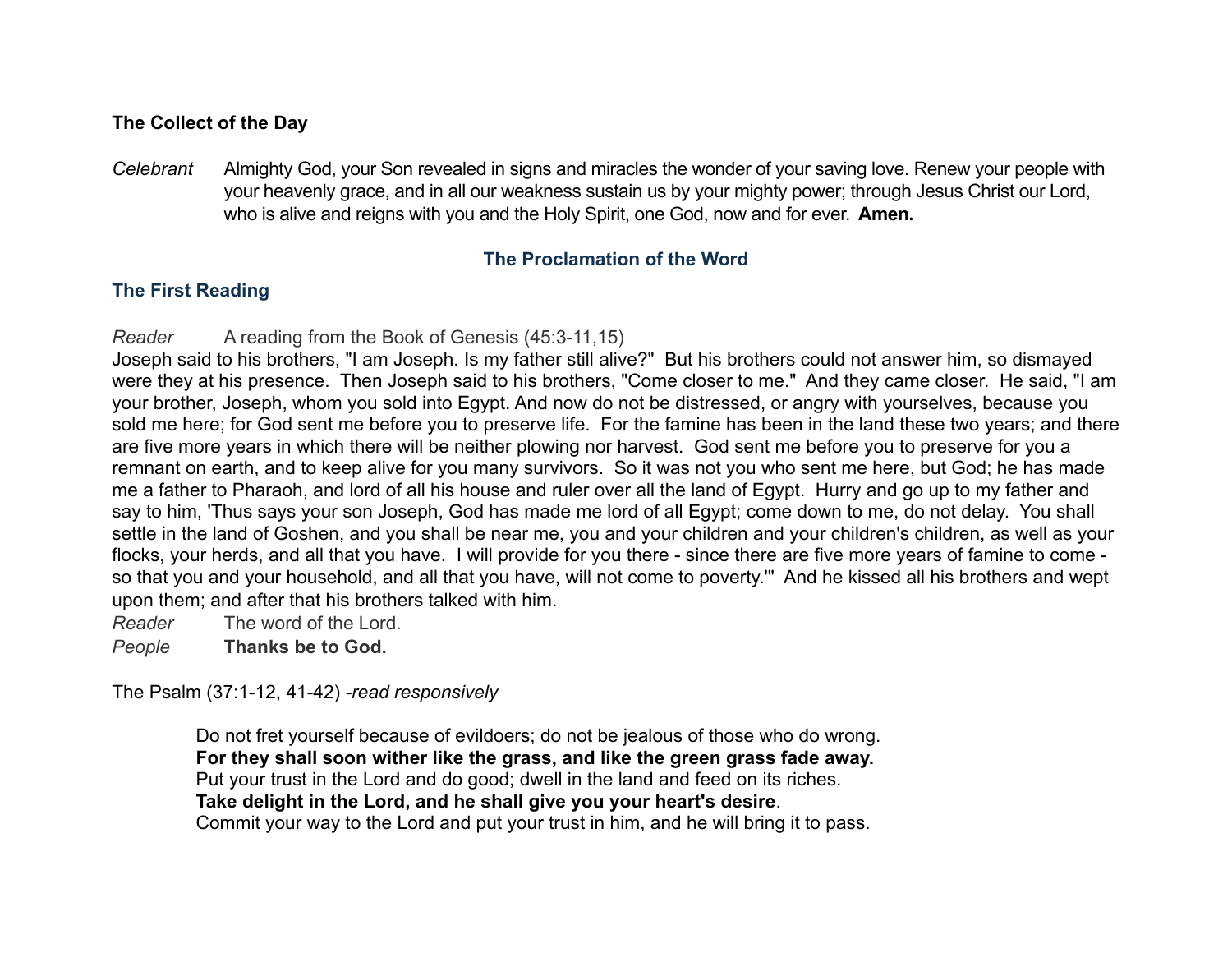**He will make your righteousness as clear as the light and your just dealing as the noonday.** Be still before the Lord and wait patiently for him.

**Do not fret yourself over the one who prospers, the one who succeeds in evil schemes.** Refrain from anger, leave rage alone; do not fret yourself; it leads only to evil. **For evildoers shall be cut off, but those who wait upon the Lord shall possess the land.** In a little while the wicked shall be no more; you shall search out their place, but they will not be there. **But the lowly shall possess the land; they will delight in abundance of peace.** But the deliverance of the righteous comes from the Lord; he is their stronghold in time of trouble. **The Lord will help them and rescue them; he will rescue them from the wicked and deliver them, because they seek refuge in him.** 

**God of our strength, give us the humility to trust in your loving care, and the patience to be faithful in seeking your kingdom, that we may come to share in the inheritance of your saints; through Jesus Christ our Saviour. Amen.** 

### **The Second Reading**

*Reader* A reading from the First Letter of Paul to the Corinthians (15:35-38, 42-50)

But someone will ask, "How are the dead raised? With what kind of body do they come?" Fool! What you sow does not come to life unless it dies. And as for what you sow, you do not sow the body that is to be, but a bare seed, perhaps of wheat or of some other grain. But God gives it a body as he has chosen, and to each kind of seed its own body. So it is with the resurrection of the dead. What is sown is perishable, what is raised is imperishable. It is sown in dishonour, it is raised in glory. It is sown in weakness, it is raised in power. It is sown a physical body, it is raised a spiritual body. If there is a physical body, there is also a spiritual body. Thus it is written, "The first man, Adam, became a living being"; the last Adam became a life-giving spirit. But it is not the spiritual that is first, but the physical, and then the spiritual. The first man was from the earth, a man of dust; the second man is from heaven. As was the man of dust, so are those who are of the dust; and as is the man of heaven, so are those who are of heaven. Just as we have borne the image of the man of dust, we will also bear the image of the man of heaven. What I am saying, brothers and sisters, is this: flesh and blood cannot inherit the kingdom of God, nor does the perishable inherit the imperishable.

*Reader* The word of the Lord.

*People* **Thanks be to God.**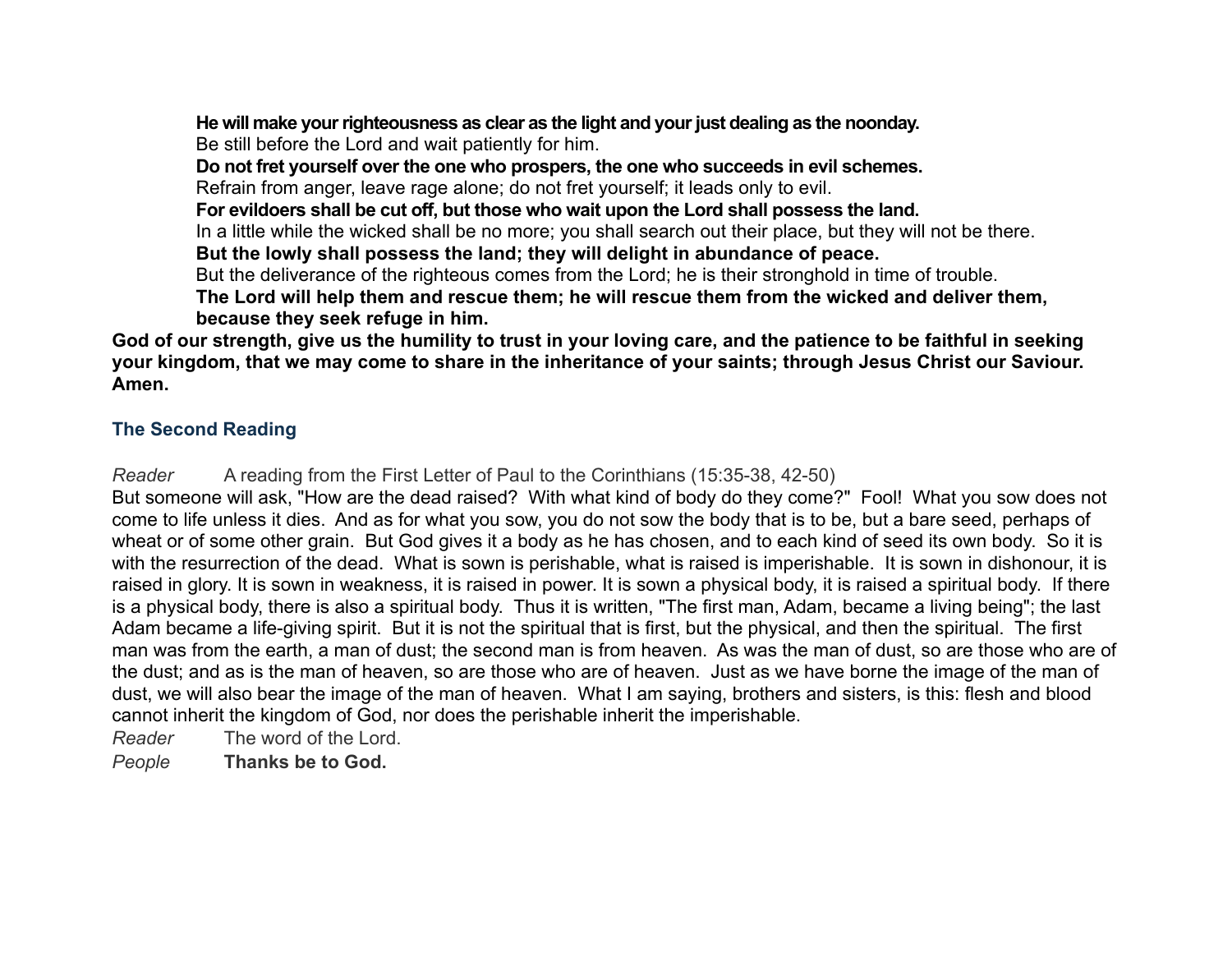# **The Proclamation of the Gospel**

# **Gospel Hymn #649 Breathe on Me, Breath of God**

Breathe on me, breath o f God; fill me with life anew; that I may love what thou dost love, and do what thou woulds't do. Breathe on me, breath of God, until my heart is pure, until my will is one with thine to do and to endure.

*Celebrant* The Lord be with you.

# *People* **And also with you.**

*Celebrant* The Holy Gospel of our Lord Jesus Christ according to Luke (6:27-38)

# *People* **Glory to you, Lord Jesus Christ**.

Jesus said, "But I say to you that listen, Love your enemies, do good to those who hate you, bless those who curse you, pray for those who abuse you. If anyone strikes you on the cheek, offer the other also; and from anyone who takes away your coat do not withhold even your shirt. Give to everyone who begs from you; and if anyone takes away your goods, do not ask for them again. Do to others as you would have them do to you. If you love those who love you, what credit is that to you? For even sinners love those who love them. If you do good to those who do good to you, what credit is that to you? For even sinners do the same. If you lend to those from whom you hope to receive, what credit is that to you? Even sinners lend to sinners, to receive as much again. But love your enemies, do good, and lend, expecting nothing in return. Your reward will be great, and you will be children of the Most High; for he is kind to the ungrateful and the wicked. Be merciful, just as your Father is merciful. Do not judge, and you will not be judged; do not condemn, and you will not be condemned. Forgive, and you will be forgiven; give, and it will be given to you. A good measure, pressed down, shaken together, running over, will be put into your lap; for the measure you give will be the measure you get back."

*Celebrant* The gospel of Christ.

*All* **Praise to you, Lord Jesus Christ.** 

# **Hymn #649 vs 3&4**

Breathe on me, breath of God, till I am wholly thine, until this earthly part of me glows with thy fire divine. breathe on me, breath of God: so shall I never die, but live with thee the perfect life of thine eternity.

**The Homily** *The Rev. Alvardo Adderley* 

# **The Apostles' Creed**

*Celebrant* Let us confess the faith of our baptism, as we say,

*All* **I believe in God, the Father almighty, creator of heaven and earth. I believe in Jesus Christ, his only Son, our Lord. He was conceived by the power of the Holy Spirit and born of the Virgin Mary. He**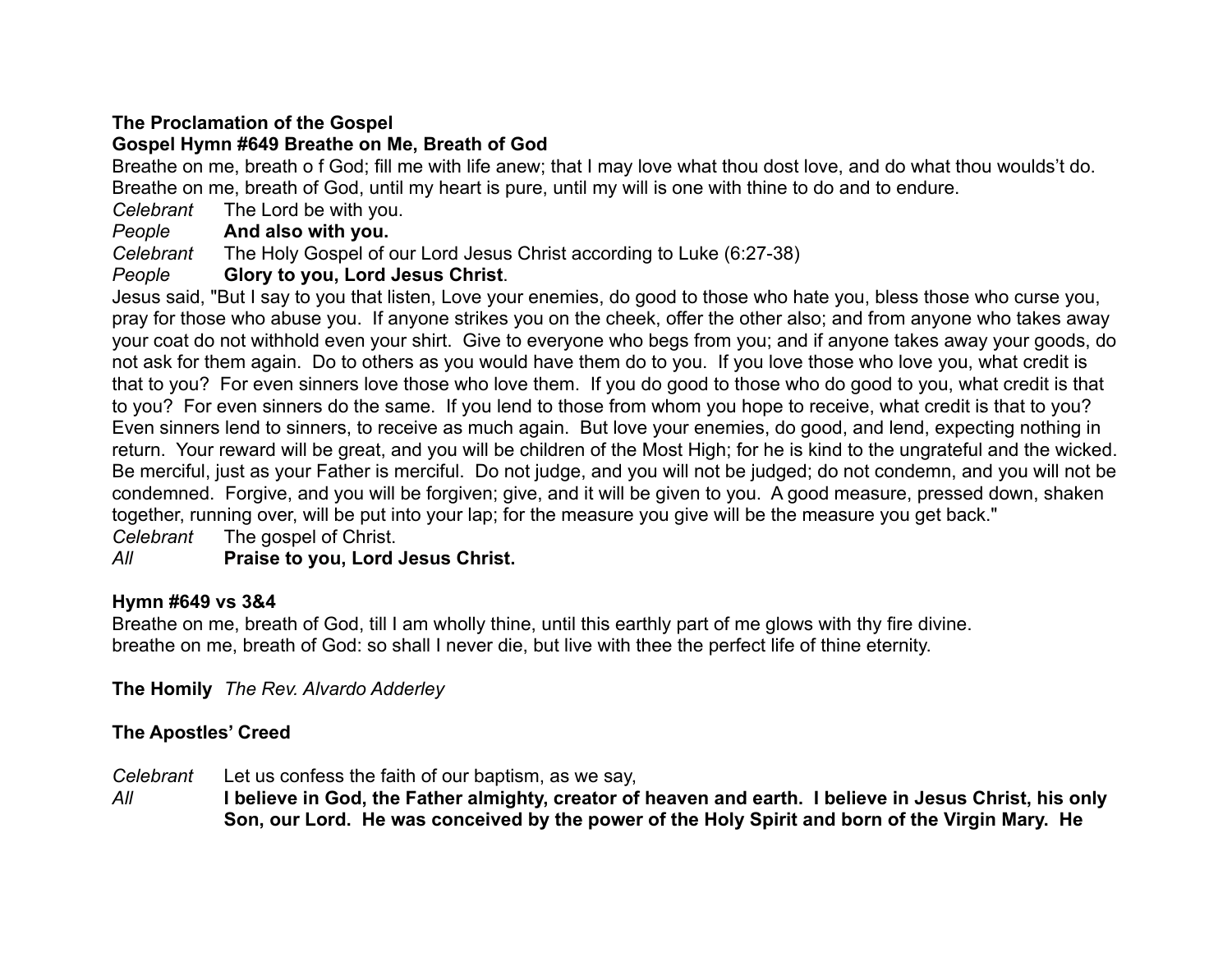**suffered under Pontius Pilate, was crucified, died, and was buried. He descended to the dead. On the third day he rose again. He ascended into heaven, and is seated at the right hand of the Father. He will come again to judge the living and the dead. I believe in the Holy Spirit, the holy catholic Church, the communion of saints, the forgiveness of sins, the resurrection of the body, and the life everlasting. Amen.** 

### **The Prayers of the Community**

#### **Thanksgiving, Intercessions and Petitions Father Alvardo sings Precious Lord**

Precious Lord, take my hand, Lead me on, let me stand, I'm tired, I'm weak, I'm lone,through the storm, through the night, lead me on to the light, take my hand precious Lord, lead me home.

When my way grows drear precious Lord linger near, when my light is almost gone, hear my cry, Hear my call, hold my hand lest I fall, take my hand precious Lord, lead me home.

When the darkness appears and the night draws near and the day is past and gone, at the river I stand, guide my feet, hold my hand, take my hand precious Lord, lead me home.

Precious Lord, take my hand, Lead me on, let me stand, I'm tired, I'm weak, I'm lone Through the storm, through the night, lead me on to the light, take my hand precious Lord, lead me home.

#### **Confession and Absolution**

- *Celebrant* Dear friends in Christ, God is steadfast in love and infinite in mercy; he welcomes sinners and invites them to his table. Let us confess our sins, confident in God's forgiveness.
- *Celebrant* Most merciful God,
- *All* **We confess that we have sinned against you in thought, word, and deed, by what we have done, and by what we have left undone. We have not loved you with our whole heart; we have not loved our neighbours as ourselves. We are truly sorry and we humbly repent. For the sake of your Son Jesus Christ, have mercy on us and forgive us, that we may delight in your will, and walk in your ways, to the glory of your name. Amen.**
- *Celebrant* Almighty God have mercy upon you, pardon and deliver you from all your sins, confirm and strengthen you in all goodness, and keep you in eternal life; through Jesus Christ our Lord. **Amen.**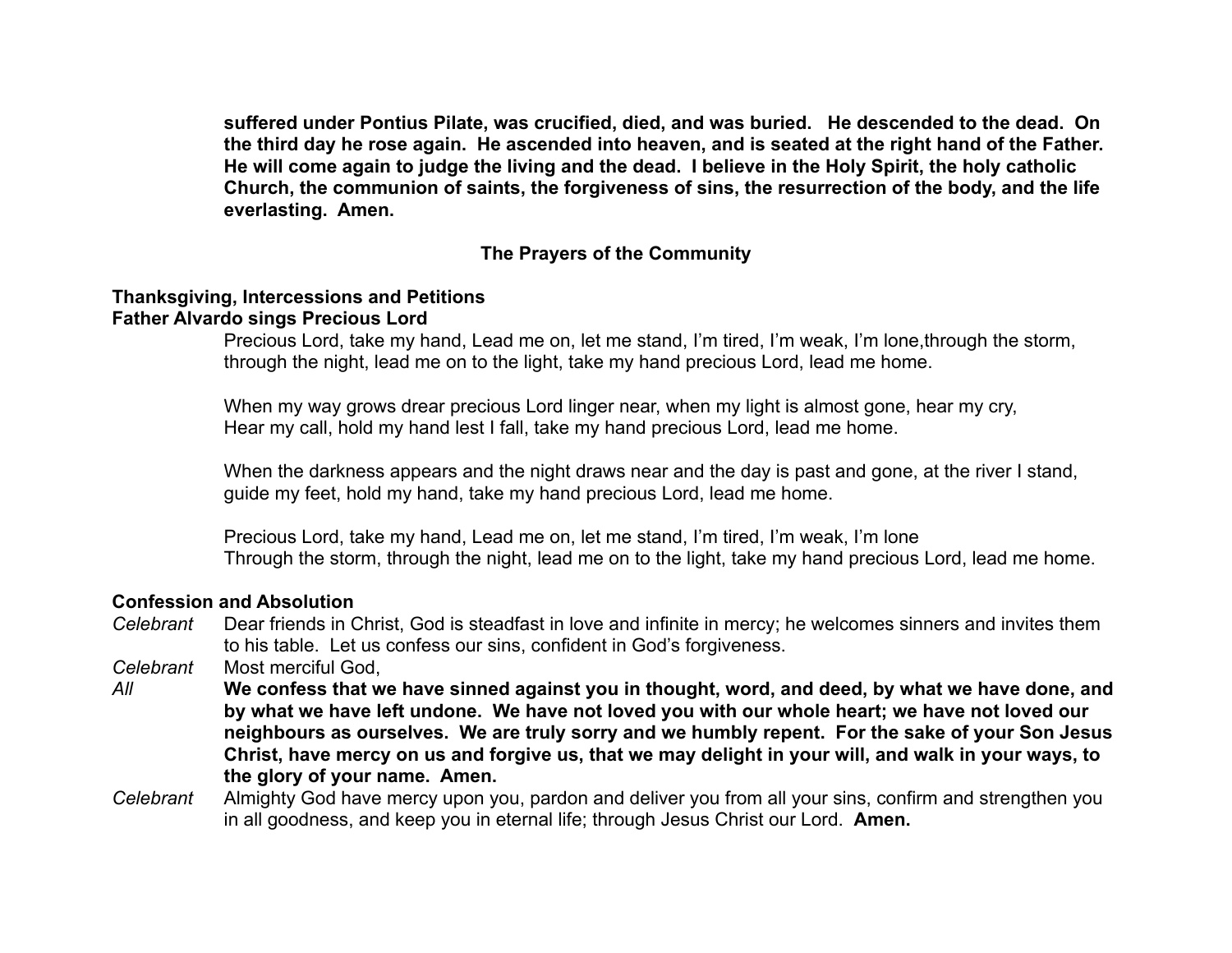# **The Exchange of the Peace**

*Celebrant* The peace of the Lord be always with you.

*People* **And also with you.**  *We share God's peace, greeting one another and saying "The peace of Christ," or "Peace be with you."* 

# **The Celebration of the Eucharist**

#### **Offertory Hymn #532 What a Friend We Have in Jesus**

*(To make an e-transfer please send to: EtransferStjamesfenelon@bellnet.ca. You should set up the security answer as* Church*.)*

What a friend we have in Jesus, all our sins and griefs to bear! what a privilege to carry everything to God in prayer! O what peace we often forfeit, O what needless pain we bear, all because we do not carry everything to God in prayer!

Have we trials or temptations? Is there trouble anywhere? We should never be discouraged; take it to the Lord in prayer. Can we find a friend so faithful who will all our sorrows share? Jesus' knows our every weakness; take it to the Lord in prayer.

Are we weak and heavy-laden, cumbered with a load of care? Christ the Saviour is our refuge; take it to the Lord in prayer. Do our friends despise, forsake us? Are we tempted to despair? Jesus strength will shield our weakness, and we'll find new courage there.

#### **Prayer over the Gifts**

*Celebrant* Let us pray. Merciful God, accept all we offer you this day. Lead us to love you with all our heart, and to love all people with your perfect love. We ask this in the name of Jesus Christ. **Amen.**

Eucharistic Prayer # 3

- *Celebrant* The Lord be with you. *People* **And also with you.**
- *Celebrant* Lift up your hearts. *People* **We lift them to the Lord.**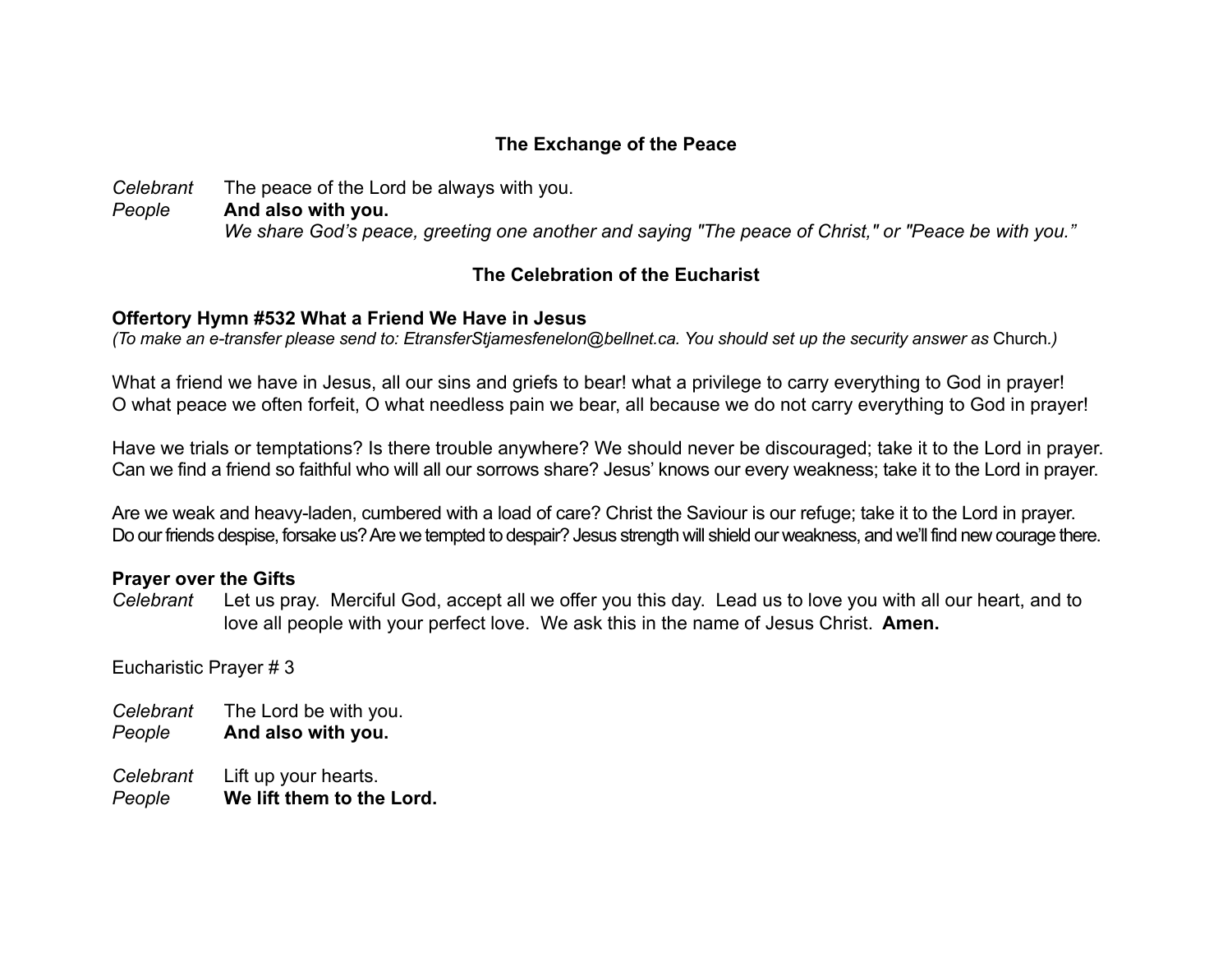*Celebrant* Let us give thanks to the Lord our God. *People* **It is right to give our thanks and praise.** 

- *Celebrant* Blessed are you, gracious God, creator of heaven and earth; you have revealed your eternal plan of salvation, and have shown your Son Jesus Christ to be the light of all peoples. Therefore with angels and archangels we raise our voices in joyful praise to proclaim the glory of your name.
- *All* **Holy, holy, holy Lord, God of power and might, heaven and earth are full of your glory. Hosanna in the highest. Blessed is he who comes in the name of the Lord. Hosanna in the highest. Hosanna in the highest.**
- *Celebrant* We give thanks to you, Lord our God, for the goodness and love you have made known to us in creation; in calling Israel to be your people; in your Word spoken through the prophets; and above all in the Word made flesh, Jesus Your Son.

For in these last days you sent him to be incarnate from the Virgin Mary, to be the Saviour and Redeemer of the World. In him, you have delivered us from evil, and made us worthy to stand before you. In him, you have brought us out of error into truth, out of sin into righteousness, out of death into life.

On the night he was handed over to suffering and death, a death he freely accepted, our Lord Jesus Christ took bread; and when he had given thanks to you, he broke it, and gave it to his disciples, and said, "Take, eat: this is my body which is given for you. Do this for the remembrance of me."

After supper he took the cup of wine; and when he had given thanks, he gave it to them, and said, "Drink this, all of you: this is my blood of the new covenant, which is shed for you and for many for the forgiveness of sins. Whenever you drink it, do this for the remembrance of me."

Therefore, Father, according to his command,

*All* **we remember his death, we proclaim his resurrection, we await his coming in glory;** 

*Celebrant* and we offer our sacrifice of praise and thanksgiving to you, Lord of all; presenting to you, from your creation, this bread and this wine.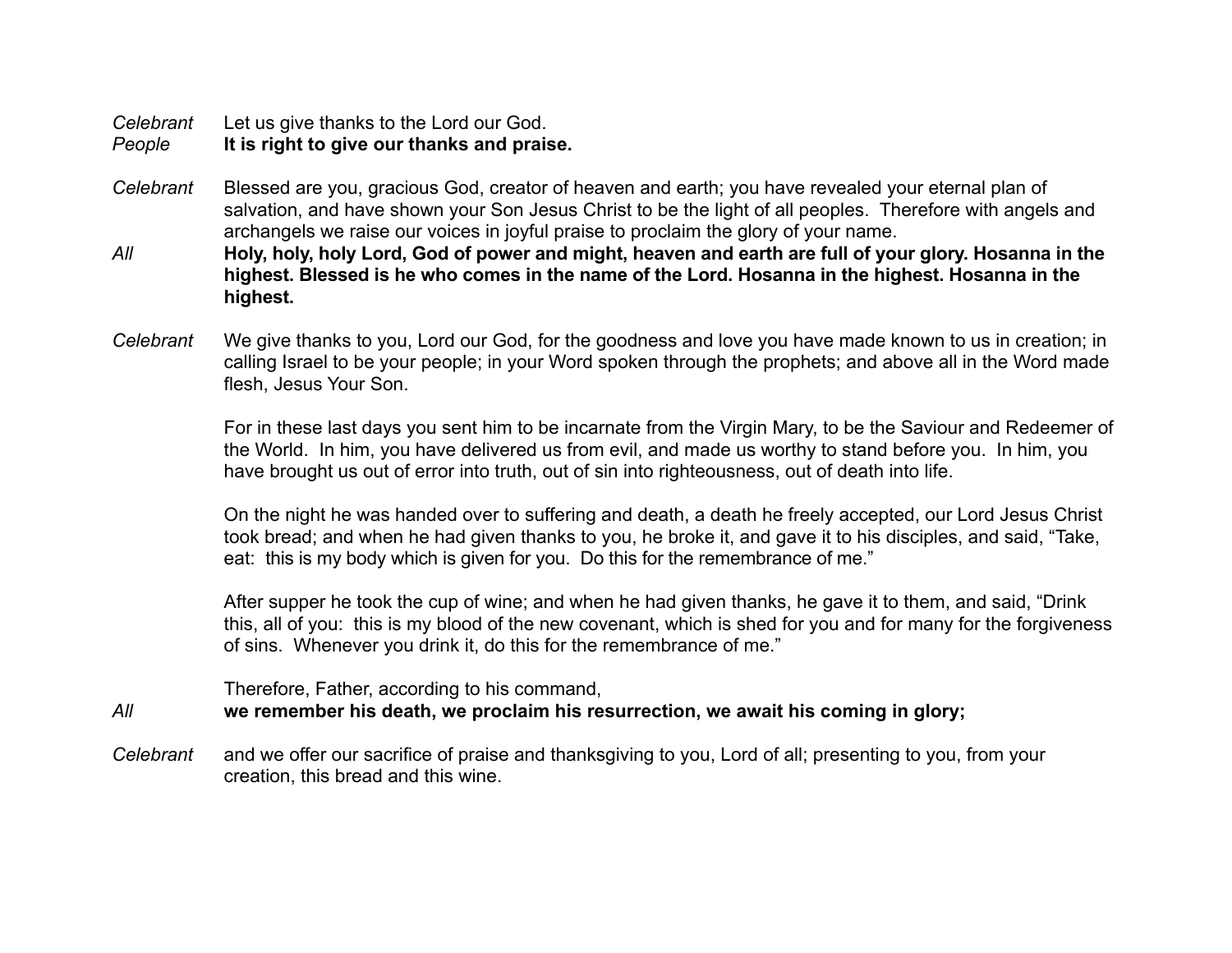We pray you, gracious God, to send your Holy Spirit upon these gifts, that they may be the sacrament of the body of Christ and his blood of the new covenant. Unite us to your Son in his sacrifice, that we, made acceptable in him, may be sanctified by the Holy Spirit.

In the fullness of time, reconcile all things in Christ, and make them new, and bring us to that city of light where you dwell with all your sons and daughters; through Jesus Christ our Lord, the firstborn of all creation, the head of the Church, and the author of our salvation;

by whom, and with whom, and in whom, in the unity of the Holy Spirit, all honour and glory are yours, almighty Father, now and for ever.

*People* **Amen.**

*Celebrant* And now, as our Saviour Christ has taught us, we are bold to pray,

*All* **Our Father in heaven, hallowed be your name, your kingdom come, your will be done, on earth as in heaven. Give us today our daily bread. Forgive us our sins as we forgive those who sin against us. Save us from the time of trial and deliver us from evil. For the kingdom, the power and the glory are yours, now and for ever. Amen.**

### **The Breaking of the Bread**

- *Celebrant* We break this bread to share in the body of Christ.
- *All* **We, being many, are one body, for we all share in the one bread.**
- *Celebrant* The gifts of God, for the people of God.
- *All* **Thanks be to God.**

# **Agnus Dei**

*All* **Lamb of God you take away the sins of the world,**  **have mercy on us.** *(X2)* **Lamb of God you take away the sins of the world. Grant us peace.** 

# **The Communion**